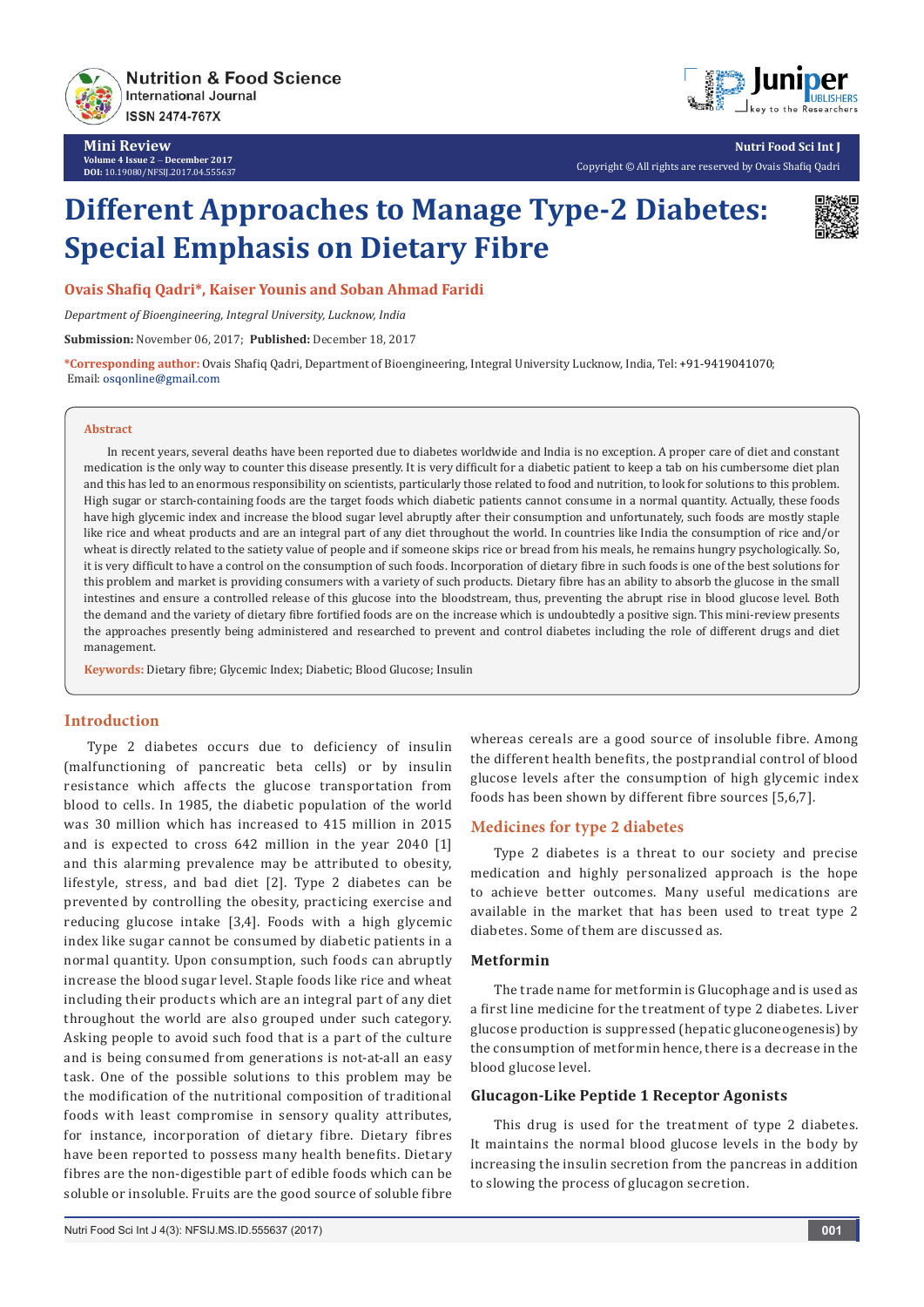#### **Thiazolidinediones**

These are the compounds which regulate lipid and glucose metabolism in liver, muscles and adipose by activating the peroxisome proliferator-activated receptor-gamma due to which insulin sensitivity increases and blood glucose level decreases.

Sulfonylure as bind to ATP sensitive K+ and close channels in the beta cell membrane and cause depolarization which increases the intracellular calcium. This, in turn, leads to increase in the fusion of insulin vesicles with the cell membrane and thus increases the secretion of insulin.

Acarbose is an inhibitor of alpha-glucosidase which is used in the patients with type 2 diabetes. It delays the carbohydrate digestion and absorption in intestines hence decreases the postprandial hyperglycaemia.

Dipeptidyl peptidase 4 inhibitor prevents the degradation of in cretins and stimulates the insulin release in addition to inhibition of glucagon release thereby lowering the body blood glucose level.

Sodium-Glucose co transporter 2 (SGLT2 inhibitors) is a protein found in apple bark with powerful anti-diabetic effects. It increases the urinary excretion of glucose by inhibiting the SGLT2 which otherwise reabsorbs the glucose from urine thus lowering the blood glucose level.

Insulin is produced by the DNA recombined technique and is administered as subcutaneous injections by using syringes, pumps, inhalers or insulin pens [8].

The estimated cost of the drugs recommended to diabetic patients has estimated at more than \$100 billion per year in the United States alone. Drugs in use for type 2 diabetes are 2 to 3 times costlier compared to drugs for other diseases. People

**Table 1:** Dietary fibre incorporated foods useful for diabetic patients.

in developed countries are able to procure such drugs but for the other countries where most of the people are economically weak, alternatives to these expensive drugs are the need of the hour [9]. Since, this disease is directly related to what we eat, so nutritionally modified foods for diabetic people can be one such alternative.

#### **Dietary Fibre and Diabetics**

The consumption of high carbohydrate-containing foods increases the blood glucose level of diabetic patients abnormally and therefore, such patients need to take necessary precautions after consumption of high carbohydrate meals. Diet management has reportedly shown promising results in dealing with diabetes. There are several dietary approaches to control the blood glucose. Type and the amount of the carbohydrate affect the blood glucose level [10]. One can manage the carbohydrate intake by keeping the amount of carbohydrate intake constant and incorporating appropriately fixed dose of insulin or another hypoglycemic drug. On the other hand, a patient can follow the carbohydrate counting method. In this approach, a patient's diet does not remain constant so the patient has to adjust insulin intake accordingly [10].

Some functional foods have been studied for a long time now for their possible role in prevention and treatment of diabetes and at the same time fulfilling the criteria of being a complete food. Among such foods, those high in dietary fibre content have shown a versatile effect on blood glucose control. Foods can either be naturally rich in dietary fibre or incorporation of dietary fibre in foods is also possible and both have been proven to be useful for the diabetic patients [11,12,13,14]. Lot of work has been done on the incorporation of dietary fibre, a few examples of which have been summarized in Table 1.

| S. No.         | <b>Food Product</b>            | <b>Type of fibre</b>                 | <b>References</b> |
|----------------|--------------------------------|--------------------------------------|-------------------|
| $\mathbf{1}$   | Bread                          | Dietary fibre and L-carnitine        | $[15]$            |
| $\overline{2}$ | Flat bread                     | Banana peels                         | $[16]$            |
| 3              | Jam                            | Tomato pomace                        | $[17]$            |
| 4              | Noodle, steamed bread or bread | Okara (by-product of tofu)           | $[18]$            |
| 5              | Cookies                        | Mosambi peel                         | $[19]$            |
| 6              | Papaya Jam                     | Mosambi peel                         | $[20]$            |
| 7              | Sausages                       | Apple pomace                         | $[21]$            |
| 8              | Sausages and Patties           | Pineapple pomace                     | $[22]$            |
| 9              | Cookies                        | Grape pomace and grape seed<br>flour | $[23]$            |
| 10             | Cake                           | Gilaburu fruit pomace                | $[24]$            |
| 11             | Wheat chips                    | <b>Barley Flour</b>                  | $[25]$            |
| 12             | Biscuit                        | Mango peel powder                    | $[26]$            |
| 13             | Cookies                        | Extruded orange pulp                 | $[27]$            |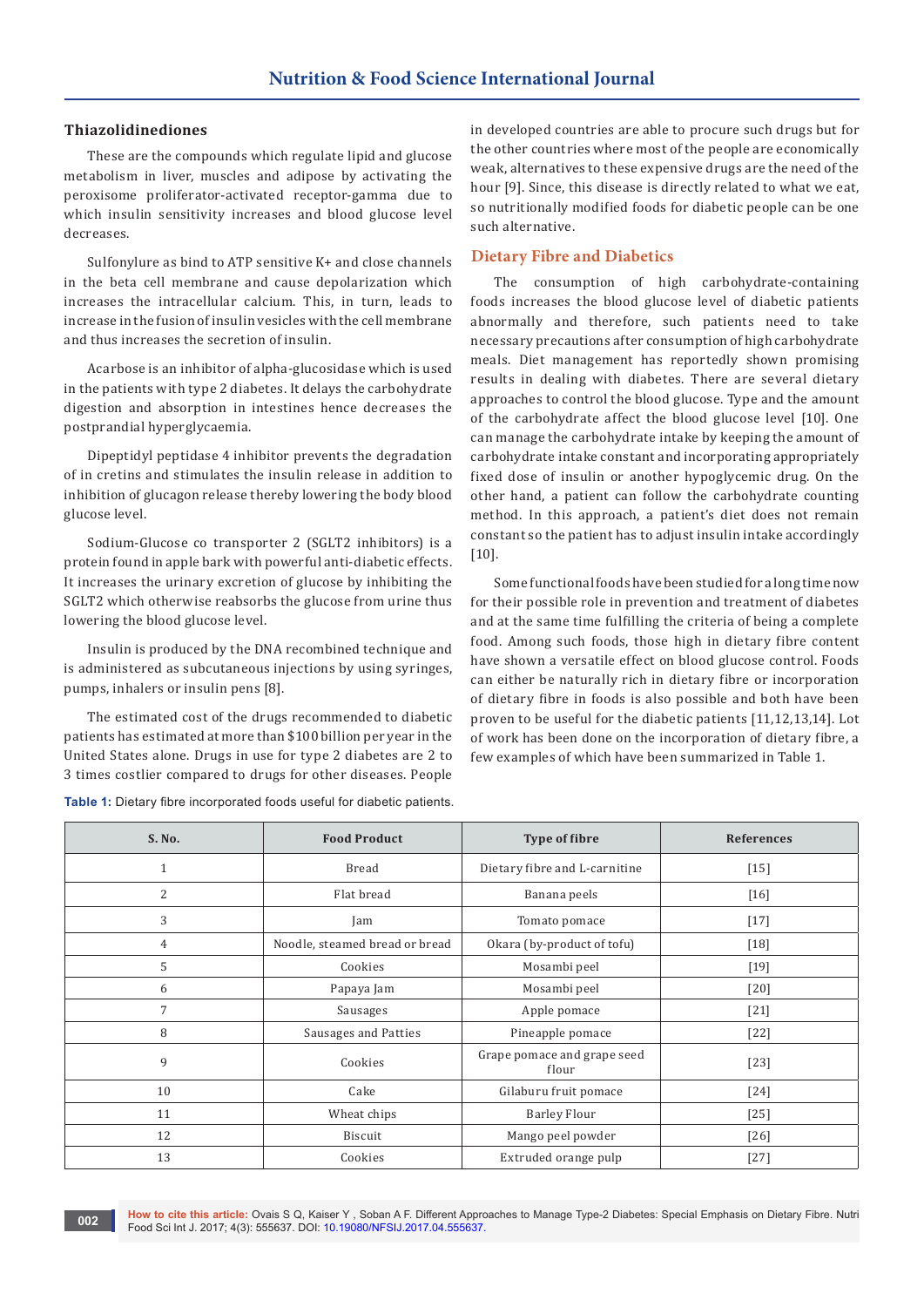# **Nutrition & Food Science International Journal**

In addition to dietary fibre incorporated foods, consumption of whole foods is also believed to be beneficial for diabetic patients. The whole foods are minimally processed or refined in which most of the edible part is retained and the addition of additives and other artificial substances is avoided. The whole foods include cereals, fruits, vegetables, pulses and others. Several epidemiologic studies have concluded that the diets rich in whole grains may safeguard against type 2 diabetes [28,29]. The positive effects of whole grains on diabetics have been attributed to the presence of biologically active constituents, including dietary fibre [30]. Fruit is an important component of our daily diet. In addition to the bioactive compounds, fruits are a good source of soluble fibre. Some of the fruits high in dietary fibre content are litchi, durian, jackfruit, mangosteen, pomegranate, guava and avocado [31,32,33]. Whole pulses are also a good source of low glycemic index carbohydrates and contain 4 to 7% of dietary fibre [34]. Vegetables are low in sugars and contain a good amount of fibre which can help in preventing the abrupt blood glucose level when consumed with meals. From the above discussions, it may be concluded that there is a positive link between dietary fibre intake and prevention and control of diabetes, the mechanism of which is simply summarized in Figure 1.



#### **Conclusion**

Prevention of any disease is the best possible solution to it but that may not be practical always. Food has got a direct role in the onset as well as management of type-2-diabetes. A proper diet as per the physical requirements of a person can minimize the risk of getting diabetic. Any person who is suffering from diabetes can better manage the disease by following a proper diet plan. The role of dietary fibre in blood glucose management is well established and the diabetic people are being benefitted by foods which are high in dietary fibre naturally or in which dietary fibre has been incorporated. Although a wide range of high fibre foods are already available and the new ones are hitting the market regularly, the need is to bring such changes in the regular meals in addition to making them more economical.

#### **References**

- 1. International Diabetes Federation (2015) IDF Diabetes Atlas, (7<sup>th</sup> edn), Brussels, Belgium.
- 2. NCD Risk Factor Collaboration (NCD-RisC) (2016). Worldwide trends in diabetes since 1980: a pooled analysis of 751 population-based studies with 4.4 million participants. Lancet 387: 1513-1530.
- 3. [Orozco LJ, Buchleitner AM, Gimenez-Perez G, Roque I Figuls M, et al.](https://www.ncbi.nlm.nih.gov/pubmed/18646086)  [\(2008\) Exercise or exercise and diet for preventing type 2 diabetes](https://www.ncbi.nlm.nih.gov/pubmed/18646086)  [mellitus. Cochrane Database Syst Rev 3: CD003054.](https://www.ncbi.nlm.nih.gov/pubmed/18646086)
- 4. [Merlotti C, Morabito A, Pontiroli AE \(2014\) Prevention of type](https://www.ncbi.nlm.nih.gov/pubmed/24476122)  [2 diabetes a systematic review and meta-analysis of different](https://www.ncbi.nlm.nih.gov/pubmed/24476122)  [intervention strategies. Diabetes ObesMetab 16\(8\): 719-727.](https://www.ncbi.nlm.nih.gov/pubmed/24476122)
- 5. [Yu K, Ke M, Li W, Zhang S, Fang X \(2014\) The impact of soluble dietary](https://www.ncbi.nlm.nih.gov/pubmed/24901089)  [fibre on gastric emptying, postprandial blood glucose and insulin in](https://www.ncbi.nlm.nih.gov/pubmed/24901089)  [patients with type 2 diabetes. Asia Pac J Clin Nutr 23\(2\): 210-218.](https://www.ncbi.nlm.nih.gov/pubmed/24901089)
- 6. [Hlebowicz J, Darwiche G, Björgell O, Almér L \(2008\) Effect of muesli](https://www.ncbi.nlm.nih.gov/pubmed/18978166)  [with 4g oat beta-glucan on postprandial blood glucose, gastric](https://www.ncbi.nlm.nih.gov/pubmed/18978166)  [emptying and satiety in healthy subjects: a randomized crossover trial.](https://www.ncbi.nlm.nih.gov/pubmed/18978166)  [J Am CollNutr 27\(4\): 470-475.](https://www.ncbi.nlm.nih.gov/pubmed/18978166)
- 7. Health Canada (2016) Summary of Health Canada's assessment of a health claim about a polysaccharide complex (glucomannan, xanthan gum and sodium alginate) and a reduction of the post-prandial blood glucose response. Bureau of Nutritonal Sciences, Health Canada, Ottawa, Canada.
- 8. [Chi C, Snaith J, Gunton JE \(2017\) Diabetes Medications and](http://www.heartlungcirc.org/article/S1443-9506(17)30291-3/fulltext)  [Cardiovascular Outcomes in Type 2 Diabetes. Heart Lung Circ 26\(11\):](http://www.heartlungcirc.org/article/S1443-9506(17)30291-3/fulltext)  [1133-1141.](http://www.heartlungcirc.org/article/S1443-9506(17)30291-3/fulltext)
- 9. [Reddy SS \(2016\) Evolving to Personalized Medicine for Type 2](https://www.ncbi.nlm.nih.gov/pubmed/27823602)  [Diabetes. Endocrinol Metab Clin North Am 45\(4\): 1011-1020.](https://www.ncbi.nlm.nih.gov/pubmed/27823602)
- 10. [Sheard NF, Clark NG, Brand-Miller JC, Franz MJ, Pi-Sunyer FX, et al.](https://www.ncbi.nlm.nih.gov/pubmed/15333500)  [\(2004\) Dietary carbohydrate \(amount and type\) in the prevention](https://www.ncbi.nlm.nih.gov/pubmed/15333500)  [and management of diabetes: a statement of American Diabetes](https://www.ncbi.nlm.nih.gov/pubmed/15333500)  [Association. Diabetes Care 27\(9\): 2226-2271.](https://www.ncbi.nlm.nih.gov/pubmed/15333500)
- 11. [Giacco R, Clemente G, Riccardi G \(2002\) Dietary fibre in treatment of](https://www.ncbi.nlm.nih.gov/pubmed/12408458)  [diabetes: myth or reality? Dig Liver Dis 34\(Suppl 2\): S140-144.](https://www.ncbi.nlm.nih.gov/pubmed/12408458)
- 12. Goff HD, Repin N, Fabek H, Khoury DEI, Gidley MJ (2017) Dietary fibre for glycaemia control: Towards a mechanistic understanding.
- 13. [Anderson JW, Baird P, Davis RH, Ferreri S, Knudtson M, et al. \(2009\)](https://www.ncbi.nlm.nih.gov/pubmed/19335713)  [Health benefits of dietary fibre. Nutr Rev 67\(4\): 188-205.](https://www.ncbi.nlm.nih.gov/pubmed/19335713)
- 14. [Brownlee I \(2014\) The impact of dietary fibre intake on the physiology](http://eprint.ncl.ac.uk/pub_details2.aspx?pub_id=207855)  [and health of the stomach and upper gastrointestinal tract. Bioact](http://eprint.ncl.ac.uk/pub_details2.aspx?pub_id=207855)  [Carbohydrates Diet Fibre 4\(2\): 155-169.](http://eprint.ncl.ac.uk/pub_details2.aspx?pub_id=207855)
- 15. Banuls C, Rovira-Llopis S, Monzo N, Sola E, Viadel B, et al. (2015) The consumption of a bread enriched with dietary fibre and L-carnitine improves glucose homoeostasis and insulin sensitivity in patients with metabolic syndrome. J Cereal Sci 64: 159-167.
- 16. [Eshak SN \(2016\) Sensory evaluation and nutritional value of baladyflat](https://www.scribd.com/document/333896310/Banana-Peel-as-Dietary-Fiber)  [bread supplemented with banana peels as a natural source of dietary](https://www.scribd.com/document/333896310/Banana-Peel-as-Dietary-Fiber)  [fibre. Ann AgricSci 61\(2\): 229-235.](https://www.scribd.com/document/333896310/Banana-Peel-as-Dietary-Fiber)
- 17. [Belovic M, Torbica A, Pajic-Lijakovic I, Mastilovic J \(2017\) Development](https://www.ncbi.nlm.nih.gov/pubmed/28763974)  [of low calorie jams with increased content of natural dietary fibre](https://www.ncbi.nlm.nih.gov/pubmed/28763974)  [made from tomato pomace. Food Chem 237: 1226-1233.](https://www.ncbi.nlm.nih.gov/pubmed/28763974)
- 18. [Lu F, Liu Y, Li B \(2013\) Okara dietary fibre and hypoglycemic effect of](https://pubag.nal.usda.gov/catalog/5359622)  [okara foods. Bioact Carbohydrates Diet Fibre 2: 126-132.](https://pubag.nal.usda.gov/catalog/5359622)